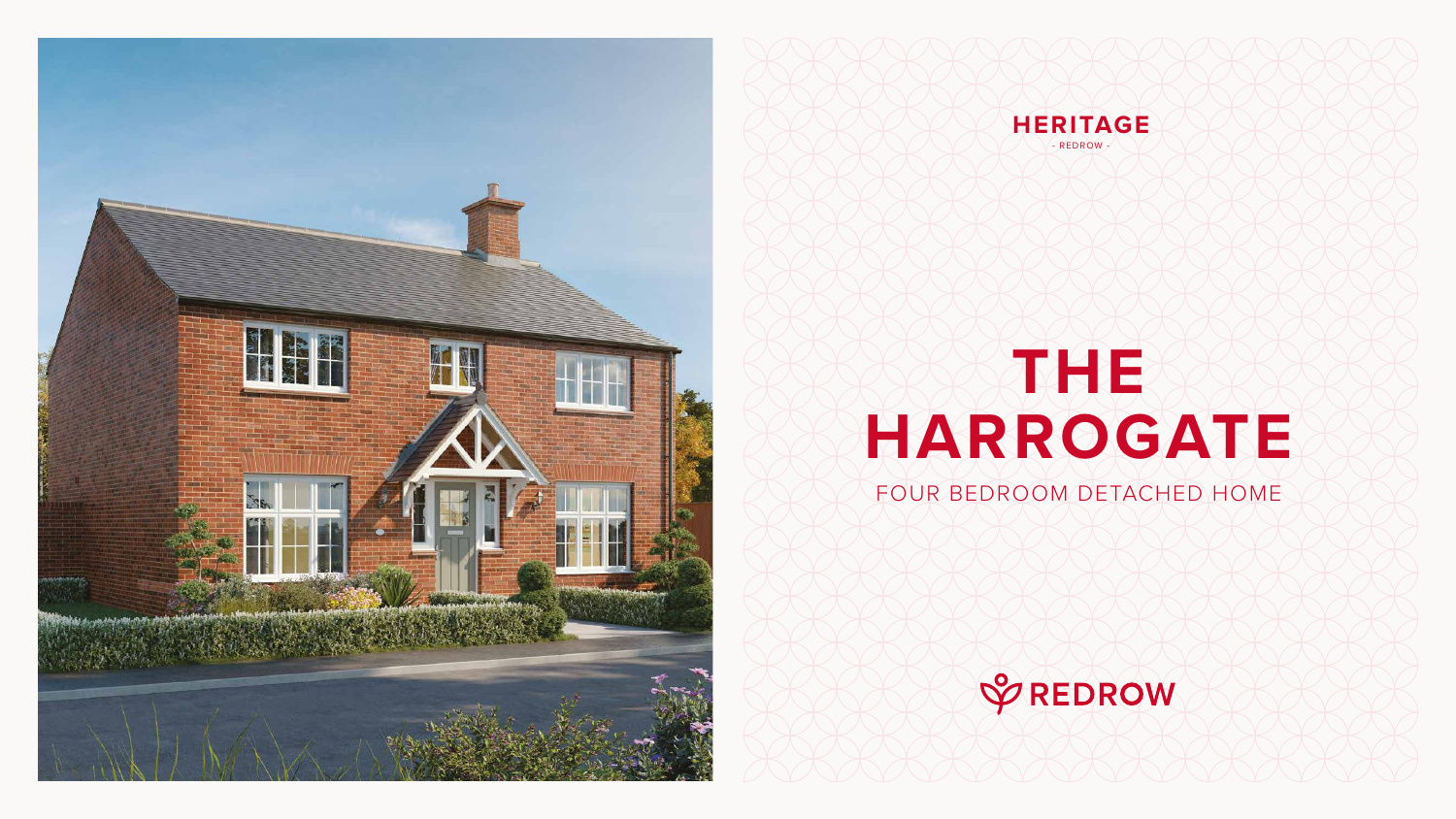## THE HARROGATE **GROUND FLOOR**





#### **KEY**

**BOO** Hob **OV** Oven **FF** Fridge/freezer

**TD** Tumble dryer space

Dimensions start **ST** Storage cupboard **WM** Washing machine space **DW** Dish washer space